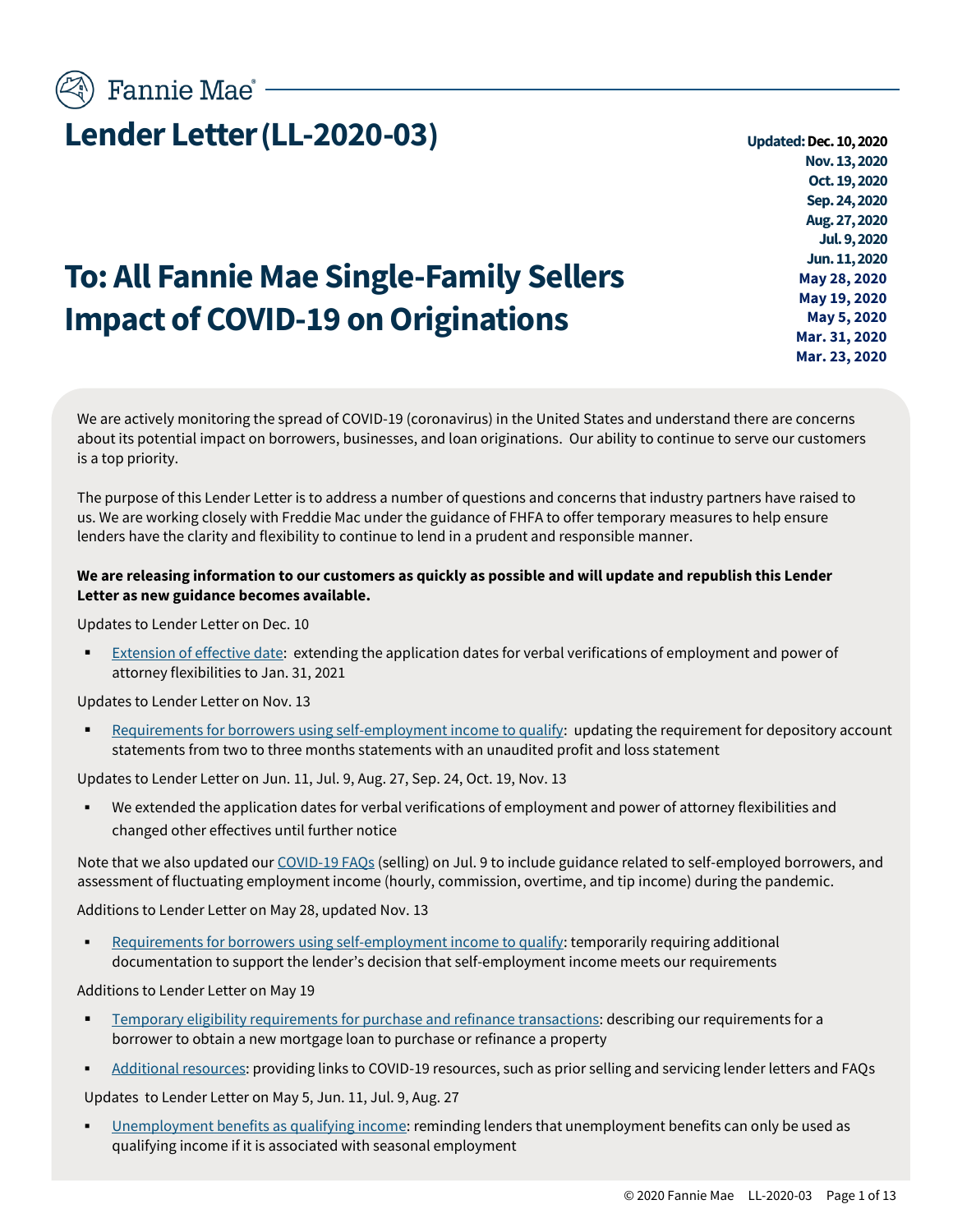

- [Furloughed borrowers:](#page-5-1) clarifying that the income of a furloughed borrower is not eligible under our temporary leave income policy
- [Employment validation through DU validation service:](#page-5-2) temporarily suspending representation and warranty relief for employment validation through the DU validation service **UPDATED Jun. 11 and Jul. 9** with new effective date **UPDATED Aug. 27** to extend the effective date until further notice
- [Sale of loans aged six](#page-6-0) months or less: all loans must be purchased or securitized no more than six months from the first payment date (exception is made for certain HomeStyle® Renovation loans)

Additions to Lender Letter on Mar. 31, updated May 5, Jun. 11, Jul. 9, Oct. 19

- [Age of documentation:](#page-6-1) modifying our age of document requirements from four months to two months for most income and asset documentation **UPDATED May 5, Jun. 11, and Jul. 9** with new effective date **UPDATED Aug. 27** to extend the effective date until further notice
- [Verification of self-employment:](#page-7-0) requiring lenders to confirm the borrower's business is open and operating within 10 business days of the note date **UPDATED May 5, Jun. 11, and Jul. 9** with new effective date **UPDATED Jul. 9** to change the requirement from 10 to 20 days of the note date **UPDATED Aug. 27** to extend the effective date until further notice
- [Market-based](#page-7-1) assets: updating policies for use of stocks, stock options, and mutual funds for down payment, closing cost costs, and reserves **UPDATED May 5, Jun. 11, and Jul. 9** with new effective date **UPDATED Aug. 27** to extend the effective date until further notice
- [Powers of attorney:](#page-8-0) providing flexibilities for use of a power of attorney **UPDATED May 5, Jun. 11, Jul. 9, Aug. 27, Sep. 24, Oct. 19, Nov. 13, and Dec. 10** with new effective date
- [Remote online notarization:](#page-9-0) providing expansion of the use of remote online notarization **UPDATED May 5** added three additional states **UPDATED Aug. 27** to update the lender's notarial ceremony retention requirements **UPDATED Oct. 19** to replace the content with a reference to these policies that are now in the *Selling Guide*
- [Lender quality control requirements:](#page-9-1) allowing post-closing reverifications to occur verbally or electronically, and other flexibility related to the field review of appraisals

Lender Letter content published Mar. 23, updated May 5, Jun. 11, Jul. 9

- [Verbal verification of employment:](#page-10-0) offering flexibilities related to the lender's process for obtaining the verbal verification of employment. **UPDATED May 5** with new effective date and removed the reference to the DU validation service **UPDATED Jun. 11, Jul. 9, Aug. 27, Sep. 24, Oct. 19, Nov. 13, and Dec. 10** with new effective date
- [Continuity of income:](#page-10-1) reminding lenders of the importance of ensuring sustainable homeownership for borrowers in light of recent events
- [Submission of financial statements](#page-11-0) and reports: extending the deadline for submission of financial statements and Form 582 to Apr. 30, 2020
- [Notes, electronic records,](#page-11-1) and signatures: reminding lenders of our existing policies regarding possession of the original promissory note before loan purchase, and electronic signature requirements
- [Title insurance:](#page-11-2) reminding lenders we accept lender's policies of title insurance written on the 2006 ALTA loan title insurance form or a local equivalent, which includes "gap coverage"
- [Business continuity plans:](#page-11-3) reminding sellers and servicers to have and to follow their own business continuity and resiliency plans

**Effective:** See each section below for the applicable effective date. Note that the *Selling Guide* and Desktop Underwriter® (DU®) messages will not be updated to reflect these temporary policies.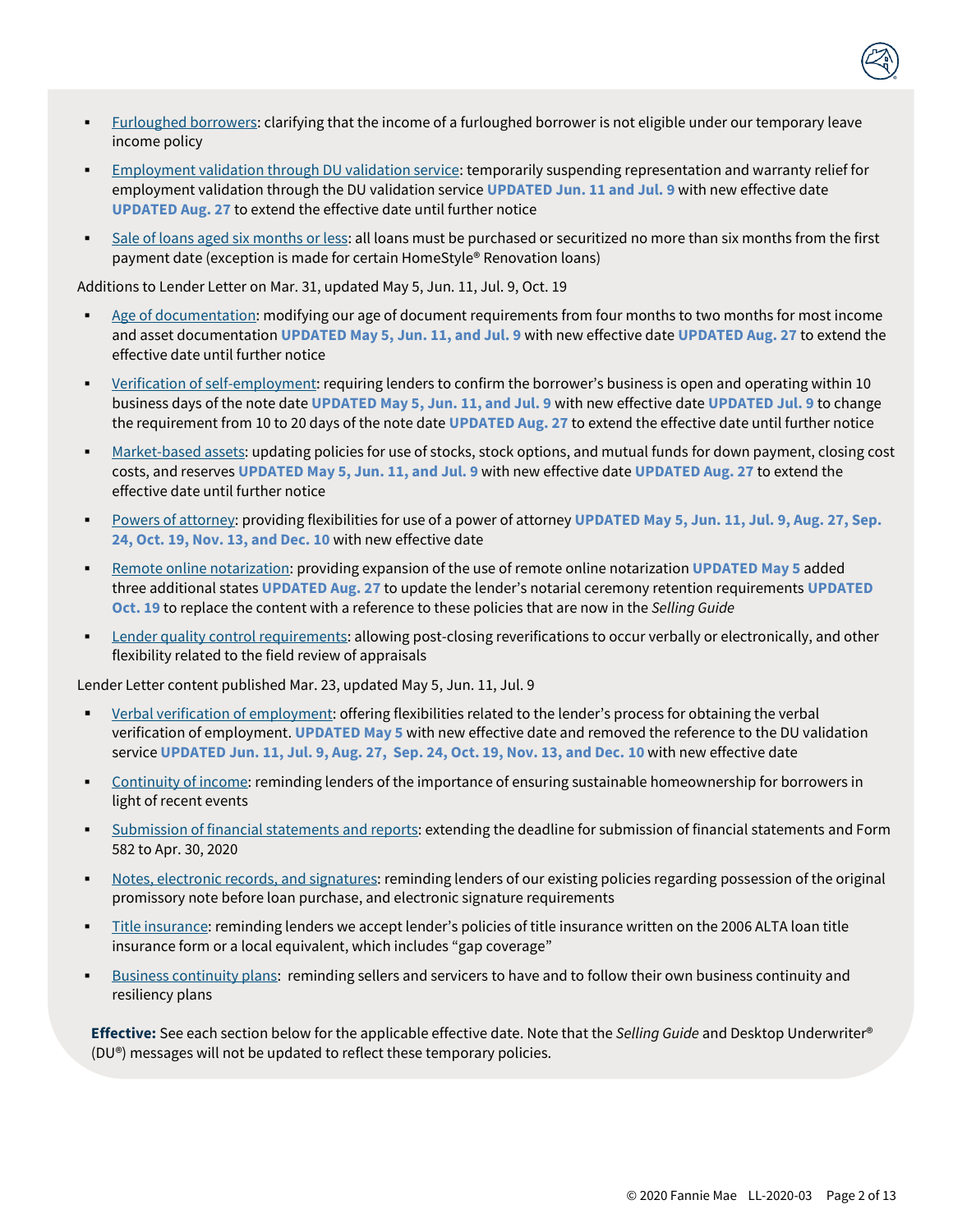<span id="page-2-0"></span>

We are extending the temporary flexibilities related to verbal verifications of employment and power of attorney to loans with application dates on or before Jan. 31, 2021 from Dec. 31, 2020. (The dates have been updated in the applicable sections below.) All other policies remain effective until further notice.

# <span id="page-2-1"></span>**Requirements for borrowers using self-employment income to qualify UPDATED Nov. 13**

**Effective:** The updated requirement to obtain and review three business depository account statements (increased from two statements) with an unaudited profit and loss statement is effective for loan applications dated on and after Dec. 14, 2020. Lenders are encouraged to apply this requirement to existing loans in process, but are not required to. All policies are effective until further notice.

#### **Income Analysis**

Self-employment income is variable in nature and generally subject to changing market and economic conditions. Whether a business is impacted by an adverse event, such as COVID-19, and the extent to which business earnings are impacted can depend on the nature of the business or the demand for products or services offered by the business. Income from a business that has been negatively impacted by changing conditions is not necessarily ineligible for use in qualifying the borrower. However, the lender is required to determine if the borrower's income is stable and has a reasonable expectation of continuance.

Due to the pandemic's continuing impact on businesses throughout the country, lenders are now required to obtain the following additional documentation to support the decision that the self-employment income meets our requirements:

- an audited year-to-date profit and loss statement reporting business revenue, expenses, and net income up to and including the most recent month preceding the loan application date; or
- an unaudited year-to-date profit and loss statement signed by the borrower reporting business revenue, expenses, and net income up to and including the most recent month preceding the loan application date, and three business depository account(s) statements no older than the latest three months represented on the year-to-date profit and loss statement.
	- o For example, the business depository account statements can be no older than Aug, Sep, Oct. for a year-to-date profit and loss statement dated through Oct. 31.
	- $\circ$  The lender must review the three most recent depository account statements to support the level of business revenue reported in the current year-to-date profit and loss statement. Otherwise, the lender must obtain additional statements or other documentation to support the on-going nature of business revenue reported in the current yearto-date profit and loss statement.

**N O T E :** *The year-to-date profit and loss statement must be no older than 60 days old as of the note date consistent with curren[t Age of Documentation](#page-6-1) requirements below.* 

Lenders must review the profit and loss statement, and business depository accounts if required, and other relevant factors to determine the extent to which a business has been impacted by COVID-19. The lender can use the following guidance when performing the assessment of business operations and stability and must complete the business income assessment based on the minimum additional documentation above. In some instances, the lender may find it necessary to obtain supplemental documentation listed in the examples below.

| <b>Assessing the Impact of COVID-19</b> |                                                                                    |  |
|-----------------------------------------|------------------------------------------------------------------------------------|--|
| <b>Business operations</b>              | Have business operations been maintained or modified to support continued business |  |
|                                         | income?                                                                            |  |
|                                         | For example, review an updated business plan.                                      |  |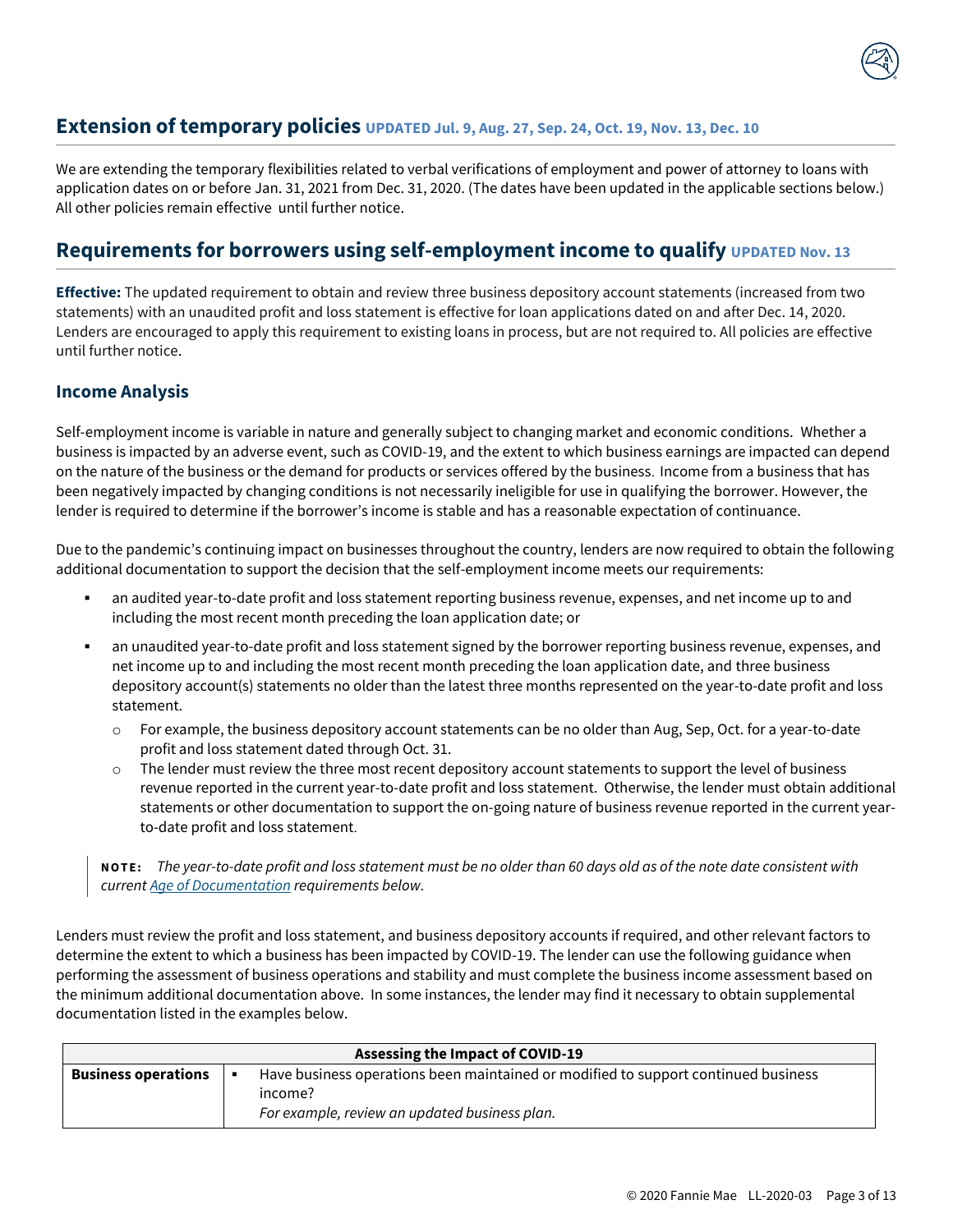

|                           | <b>Assessing the Impact of COVID-19</b>                                                                                                                                                                                                                                                                                                                                                                                                                                                                                 |
|---------------------------|-------------------------------------------------------------------------------------------------------------------------------------------------------------------------------------------------------------------------------------------------------------------------------------------------------------------------------------------------------------------------------------------------------------------------------------------------------------------------------------------------------------------------|
|                           | Is the business continuing to operate in the current location or an alternate location suitable<br>٠<br>for business operations?<br>For example, perform an Internet search or verify through a third-party source.                                                                                                                                                                                                                                                                                                     |
|                           | Is there a demand for the product or service currently offered by the business?<br>٠<br>For example, obtain current business receipts or purchase contracts.                                                                                                                                                                                                                                                                                                                                                            |
|                           | Is the business operation and/or revenue temporarily restricted due to state shelter in place,<br>٠<br>stay at home or other similar state or local orders?                                                                                                                                                                                                                                                                                                                                                             |
|                           | Is the impact to the business operations negligible due to the nature of the business?<br>$\blacksquare$<br>For example, obtain a written explanation from the business owner or confirmation that income<br>is seasonal apart from the event timeline.                                                                                                                                                                                                                                                                 |
| <b>Business Income</b>    | The lender must complete a business income assessment by comparing the year-to-date net<br>business income from the year-to-date profit and loss statement to historical business income<br>calculated using the Cash Flow Analysis (Form 1084)* for a similar timeframe (such as monthly).                                                                                                                                                                                                                             |
|                           | Lenders can make standard adjustments to business cash flow (net income on the profit and<br>$\blacksquare$<br>loss statement) in accordance with <b>B3-3.4-04</b> , Analyzing Profit and Loss Statements when<br>making this determination.                                                                                                                                                                                                                                                                            |
|                           | When the lender determines net business income is impacted, but profit and loss details are<br>٠<br>not sufficient to determine the income is stable at the reduced level, the lender can obtain<br>additional documentation to supplement the profit and loss statement (such as a month-to-<br>month income trending analysis) to make this determination. If stability cannot be<br>confirmed, the income is not eligible for qualifying purposes. See <b>B3-3.1-01</b> , General Income<br>Information for details. |
|                           | <b>Example</b><br>Historical monthly self-employment income calculated using Form 1084 = \$2,000                                                                                                                                                                                                                                                                                                                                                                                                                        |
|                           | Current level of stable monthly self-employment income as determined by the lender using<br>details from the year-to-date profit and loss statement and other supplemental<br>$documentation = $1,000$                                                                                                                                                                                                                                                                                                                  |
|                           | The impact of the COVID 19 pandemic on current business income results in a 50% decline<br>from historical levels. See Business Income Calculation Adjustment below for next steps.                                                                                                                                                                                                                                                                                                                                     |
|                           | *Form 1084 or any other type of cash flow analysis form that applies the same principles.                                                                                                                                                                                                                                                                                                                                                                                                                               |
| <b>Business Stability</b> | Does the profit and loss identify a significant imbalance between expenses and revenue that<br>٠<br>may impact financial stability? Or have modifications to current business operations been<br>made to correct this imbalance? (Consider documenting with an updated business plan)                                                                                                                                                                                                                                   |
|                           | Do prior year business tax returns demonstrate ample financial liquidity due to a history of<br>٠<br>retained earnings?                                                                                                                                                                                                                                                                                                                                                                                                 |
|                           | Do current business account balances (excluding Paycheck Protection Program (PPP) or other<br>٠<br>similar COVID-19 related loans or grants) support the financial ability of the business to<br>operate given current market and economic conditions?                                                                                                                                                                                                                                                                  |
|                           | A current balance sheet may be used to support the lender's determination of business stability,<br>in conjunction with the profit loss statement.                                                                                                                                                                                                                                                                                                                                                                      |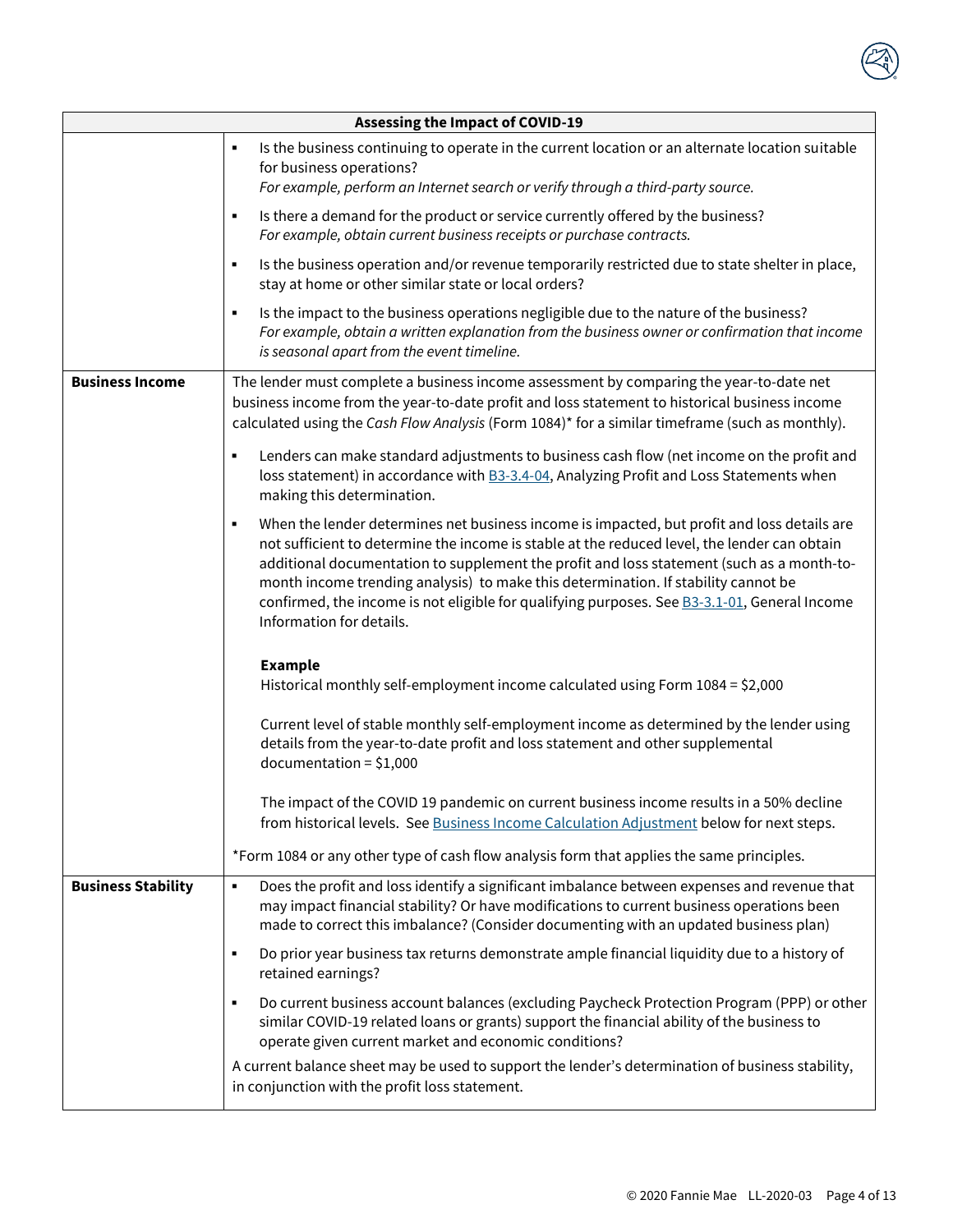

### <span id="page-4-1"></span>**Business Income Calculation Adjustment**

When the lender determines current year net business income has been impacted by the COVID-19 pandemic and is

- less than the historical monthly income calculated using Form 1084, but is stable at its current level, the lender must reduce the amount of qualifying income calculated using Form 1084 to no more than the current level of stable income as determined by the lender (see Business Income above).
- more than the historical income calculated using Form 1084, the lender must use no more than the currently stable level of income calculated using Form 1084 to qualify the borrower.

In all cases, qualifying income must be supported by documentation, including any supplemental documentation obtained by the lender.

#### **Business Assets**

We are clarifying that proceeds from the Small Business Administration PPP or any other similar COVID-19 related loans or grants are not considered business assets. Refer to **B3-4-2-02**, Depository Accounts for details.

### <span id="page-4-0"></span>**Temporary eligibility requirements for purchase and refinance transactions**

**Effective:** Lenders may immediately apply these policies to loans in process and must apply them to loans with application dates on or after Jun. 2, 2020. These policies will be effective until further notice.

In response to lender feedback, we are addressing eligibility requirements for borrowers impacted by the COVID-19 pandemic. With this update we are providing eligibility guidelines for purchase and refinance transactions.

Lenders must continue to review the borrower's credit report to determine the status of all mortgage loans. In addition to reviewing the credit report, the lender must also apply due diligence for each mortgage loan on which the borrower is obligated, including co-signed mortgage loans and mortgage loans not related to the subject transaction, to determine whether the payments are current as of the note date of the new transaction. For the purposes of these requirements, "current" means the borrower has made all mortgage payments due in the month prior to the note date of the new loan transaction by no later than the last business day of that month. Examples of acceptable additional due diligence methods to document the loan file include:

- a loan payment history from the servicer or third-party verification service,
- a payoff statement (for mortgages being refinanced),
- the latest mortgage account statement from the borrower, and
- a verification of mortgage.

A borrower who is not current and has missed payments on any mortgage loan is eligible for a new mortgage loan if those missed payments were resolved in accordance with the requirements in the table below.

| <b>Resolution Method</b>                  | <b>Eligibility</b>                                                                                                                                                                                                                                                                                                                                                                                       |
|-------------------------------------------|----------------------------------------------------------------------------------------------------------------------------------------------------------------------------------------------------------------------------------------------------------------------------------------------------------------------------------------------------------------------------------------------------------|
| Reinstatement                             | If the borrower resolved missed payments through a reinstatement, they are eligible for a new<br>mortgage loan. The lender must document the source of funds in accordance with eligible<br>sources of funds in the Selling Guide, if the reinstatement was completed after the application<br>date of the new transaction. Proceeds from a refinance may not be used to reinstate any<br>mortgage loan. |
| <b>Loss Mitigation</b><br><b>Solution</b> | If outstanding payments will be or have been resolved through a loss mitigation solution, the<br>borrower is eligible for a new mortgage loan if they have made at least three timely payments as<br>of the note date of the new transaction as follows:                                                                                                                                                 |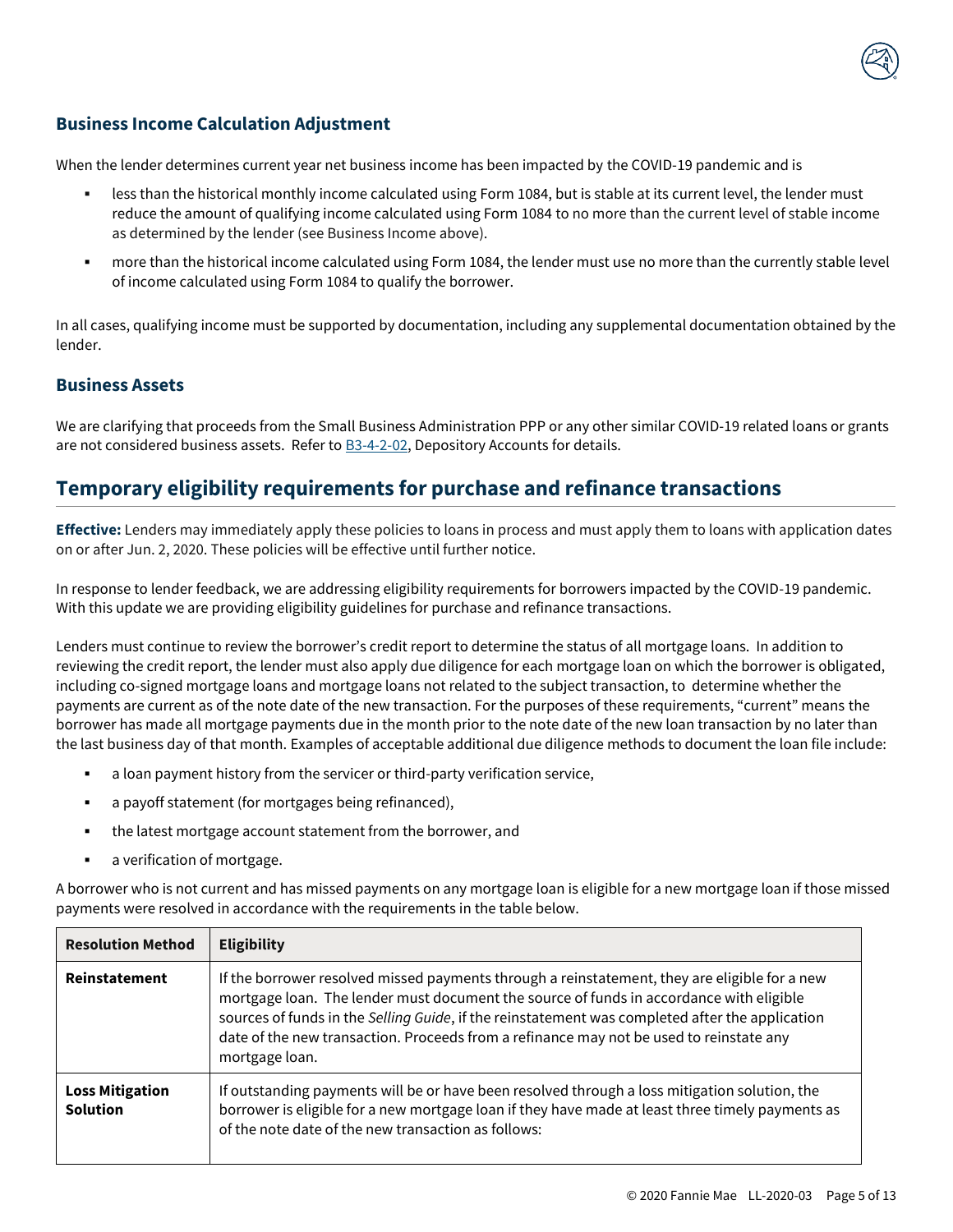

| For a repayment plan, the borrower must have made either three payments under the<br>٠<br>repayment plan or completed the repayment plan, whichever occurs first. Note that<br>there is no requirement that the repayment plan be completed. |
|----------------------------------------------------------------------------------------------------------------------------------------------------------------------------------------------------------------------------------------------|
| For a payment deferral, the borrower must have made three consecutive payments<br>٠<br>following the effective date of the payment deferral agreement.                                                                                       |
| For a modification, the borrower must have completed the three-month trial payment<br>٠<br>period.                                                                                                                                           |
| For any other loss mitigation solution not listed above, the borrower must have<br>٠<br>successfully completed the program, or made three consecutive full payments in<br>accordance with the program.                                       |
| Verification that the borrower has made the required three timely payments may include:<br>a loan payment history from the servicer or third-party verification service,<br>٠                                                                |
| the latest mortgage account statement from the borrower, and<br>٠<br>a verification of mortgage.<br>٠                                                                                                                                        |
| If these requirements are met on an existing mortgage loan being refinanced, the new loan<br>amount can include the full amount required to satisfy the existing mortgage.                                                                   |
|                                                                                                                                                                                                                                              |

We are not considering payments missed during the time of a COVID-19-related forbearance that have been resolved to be historical delinquencies for purposes of our excessive mortgage delinquency policy as outlined in [B3-5.3-03,](https://selling-guide.fanniemae.com/Selling-Guide/Origination-thru-Closing/Subpart-B3-Underwriting-Borrowers/Chapter-B3-5-Credit-Assessment/Section-B3-5-3-Traditional-Credit-History/1032994141/B3-5-3-03-Previous-Mortgage-Payment-History-07-25-2017.htm?searchtype=sf) Previous Mortgage Payment History. This flexibility does not apply to high LTV refinance loans, which must continue to meet the payment history requirements i[n B5-7-02,](https://selling-guide.fanniemae.com/Selling-Guide/Origination-thru-Closing/Subpart-B5-Unique-Eligibility-Underwriting-Considerations/Chapter-B5-7-High-Loan-to-Value-Refinance-Option/1032992031/B5-7-02-High-LTV-Refinance-Underwriting-Documentation-and-Collateral-Requirements-for-the-New-Loan-08-07-2018.htm?searchtype=sf) High LTV Refinance Underwriting, Documentation, and Collateral Requirements for the New Loan.

# <span id="page-5-0"></span>**Unemployment benefits as qualifying income**

We are reminding lenders of our current policy in the *Selling Guide* pertaining to the use of unemployment benefits. Per [B3-3.1-09,](https://selling-guide.fanniemae.com/Selling-Guide/Origination-thru-Closing/Subpart-B3-Underwriting-Borrowers/Chapter-B3-3-Income-Assessment/Section-B3-3-1-Employment-and-Other-Sources-of-Income/1035647451/B3-3-1-09-Other-Sources-of-Income-10-02-2019.htm?searchtype=sf)  Other Sources of Income, unemployment benefits cannot be used to qualify a borrower unless they are clearly associated with seasonal employment that is reported on the borrower's signed federal income tax returns. We recognize that many unemployed and furloughed individuals are eligible for unemployment benefits under the CARES Act; however, unemployment compensation is short-term in nature and is therefore not a reliable and predictable source of income for borrowers who are not established seasonal workers.

### <span id="page-5-1"></span>**Furloughed borrowers**

The COVID-19 pandemic has resulted in an increase in furloughed employees. A furlough is a suspension from active employment that does not typically guarantee restoration of an employee's position when the furlough period ends. Until furloughed employees actually return to work, they are unable to provide evidence of a stable and reliable flow of employment-related income and are therefore ineligible under our Temporary Leave Income policy in [B3-3-1-09,](https://selling-guide.fanniemae.com/Selling-Guide/Origination-thru-Closing/Subpart-B3-Underwriting-Borrowers/Chapter-B3-3-Income-Assessment/Section-B3-3-1-Employment-and-Other-Sources-of-Income/1035647451/B3-3-1-09-Other-Sources-of-Income-10-02-2019.htm?searchtype=sf) Other Sources of Income.

# <span id="page-5-2"></span>**Employment validation by the DU validation service**

**Effective**: For new Desktop Underwriter® (DU®) loan casefiles created on or after May 4, 2020 and until further notice.

To support sustainable homeownership while ensuring prudent risk management during these times of unprecedented unemployment, we are temporarily suspending representation and warranty relief for employment validation within the Desktop Underwriter® (DU®) validation service. Lenders must perform a verbal verification of employment in accordance with  $B3-3.1-07$ , Verbal Verification of Employment or follow the temporary policies outlined below.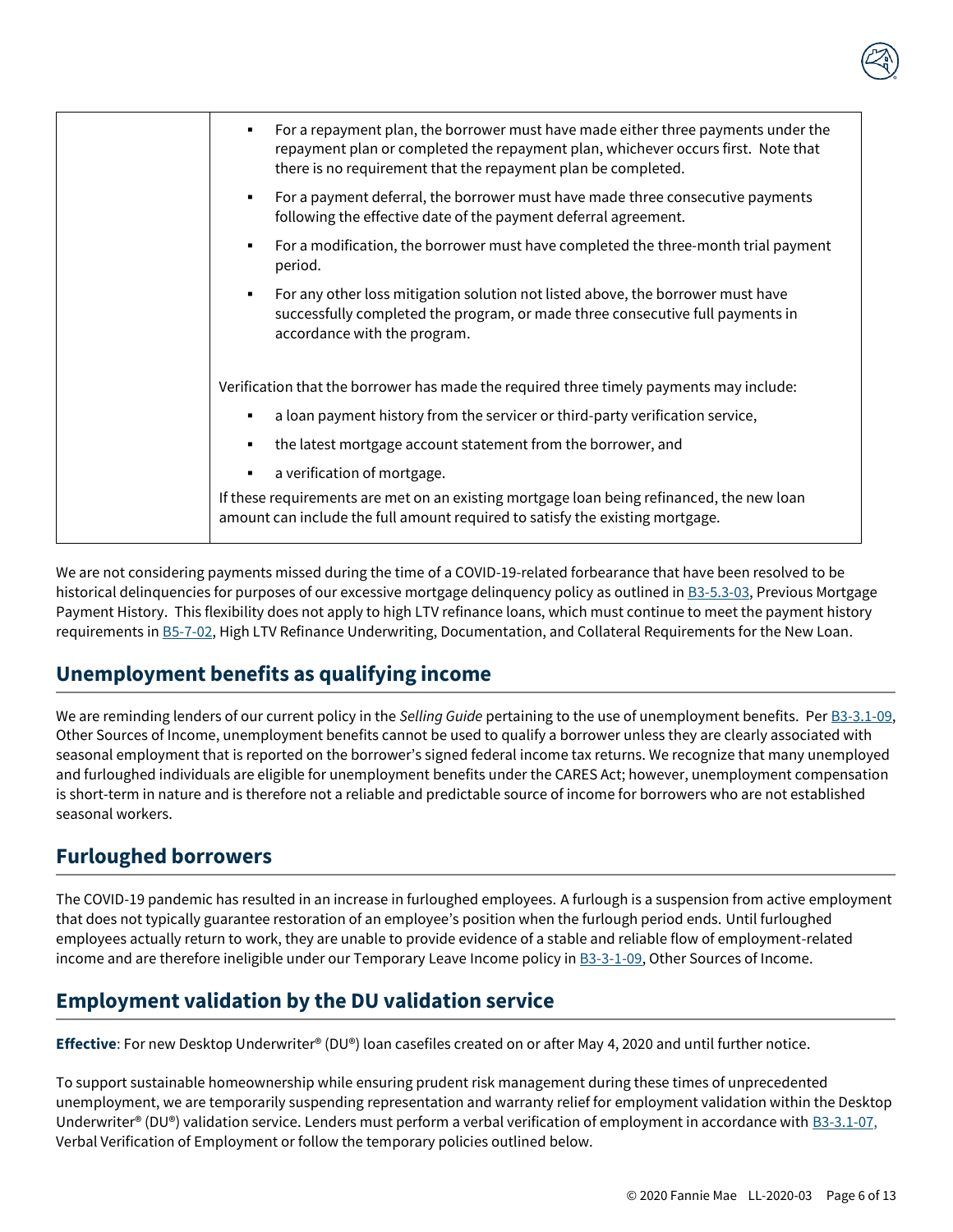

While representation and warranty relief for employment validation is temporarily suspended, lenders will still be able to take advantage of the income and asset validation services with representation and warranty relief. Income validation for a borrower remains dependent on the borrower being employed. Lenders should continue to verify the employment of the borrower as close to closing as possible. When income or assets are validated, lenders should continue to follow the close-by dates and instructions issued in DU messages. If the lender discovers that the borrower is no longer employed, the associated income can no longer be considered in the qualification of the borrower, and the employment and associated income information should be removed from the Form 1003 and the casefile should be resubmitted to DU.

<span id="page-6-0"></span>Refer to the DU Validation Service Release Notes published o[n May 1, 2020](https://singlefamily.fanniemae.com/media/document/pdf/du-validation-service-may-release-may-4-2020) and Apr. 9, [2020](https://singlefamily.fanniemae.com/media/document/pdf/du-validation-service-april-release-april-18-2020) for additional information.

# **Sale of loans aged six months or less**

**Effective:** Immediately and until further notice

The national response to COVID-19 and the related economic impacts have resulted in uncertainty about risks associated with loans that have not been sold to us yet. Therefore, we are temporarily suspending bulk transactions and requiring that loans sold on a flow basis be no more than six months old to be eligible for sale to us. The loan's age will be calculated based on the following:

- Whole loans: from the first payment date to the date the loan data is submitted to Loan Delivery
	- o Example: If loan data is submitted May 2020, the first payment date can be no earlier than Nov. 1, 2019
- MBS loans: from the first payment date to the pool issue date
	- $\circ$  Example: If the pool issue date is May 1, 2020 the first payment date can be no earlier than Nov. 1, 2019

**N O T E :** *As previously communicated in Lender Lette[r LL-2020-04,](https://singlefamily.fanniemae.com/media/document/pdf/lender-letter-ll-2020-04-impact-covid-19-appraisals) Impact of COVID-19 on Appraisals, HomeStyle Renovation loans can be delivered up to 12 months after the note date provided the renovation is completed before loan delivery and the loan is delivered with Special Feature Code 279.* 

### <span id="page-6-1"></span>**Age of documentation UPDATED Jul. 9**

**Effective**: Lenders are encouraged to apply these updates to existing loans in process; however, they must be applied to loans with application dates on or after Apr. 14, 2020 and until further notice.

In order to ensure that the most up-to-date information is being considered to support the borrower's ability to repay, we are updating our age of documentation requirements for all loans (existing and new construction) as follows:

- We are modifying age of document requirements from four months (120 days) to two months (60 days) for most income and asset documentation. If an asset account is reported on a quarterly basis, the lender must obtain the most recently issued quarterly statement.
- When the lender receives employment and income verification directly from a third-party employment verification vendor, we are now requiring that the information in the vendor's database be no more than 60 days old as of the note date.
- There are no changes to the age of documentation requirements for military income documented using a Leave and Earnings Statement, Social Security, retirement income, long-term disability, mortgage credit certificates, public assistance, foster care, or royalty payments, and the lender can continue to apply standard age of document requirements as stated in the *Selling Guide.*

The following requirement may be applied to loans with application dates through July 31, 2020 (even though the tax filing extension expires July 15). This temporary flexibility no longer applies to loans with application dates on or after August 1, 2020.

Due to the federal income tax filing extension granted through Jul. 15, 2020, we are eliminating the following documentation requirements. These normally apply for income types that require copies of federal income tax returns when the borrower files an extension with the IRS: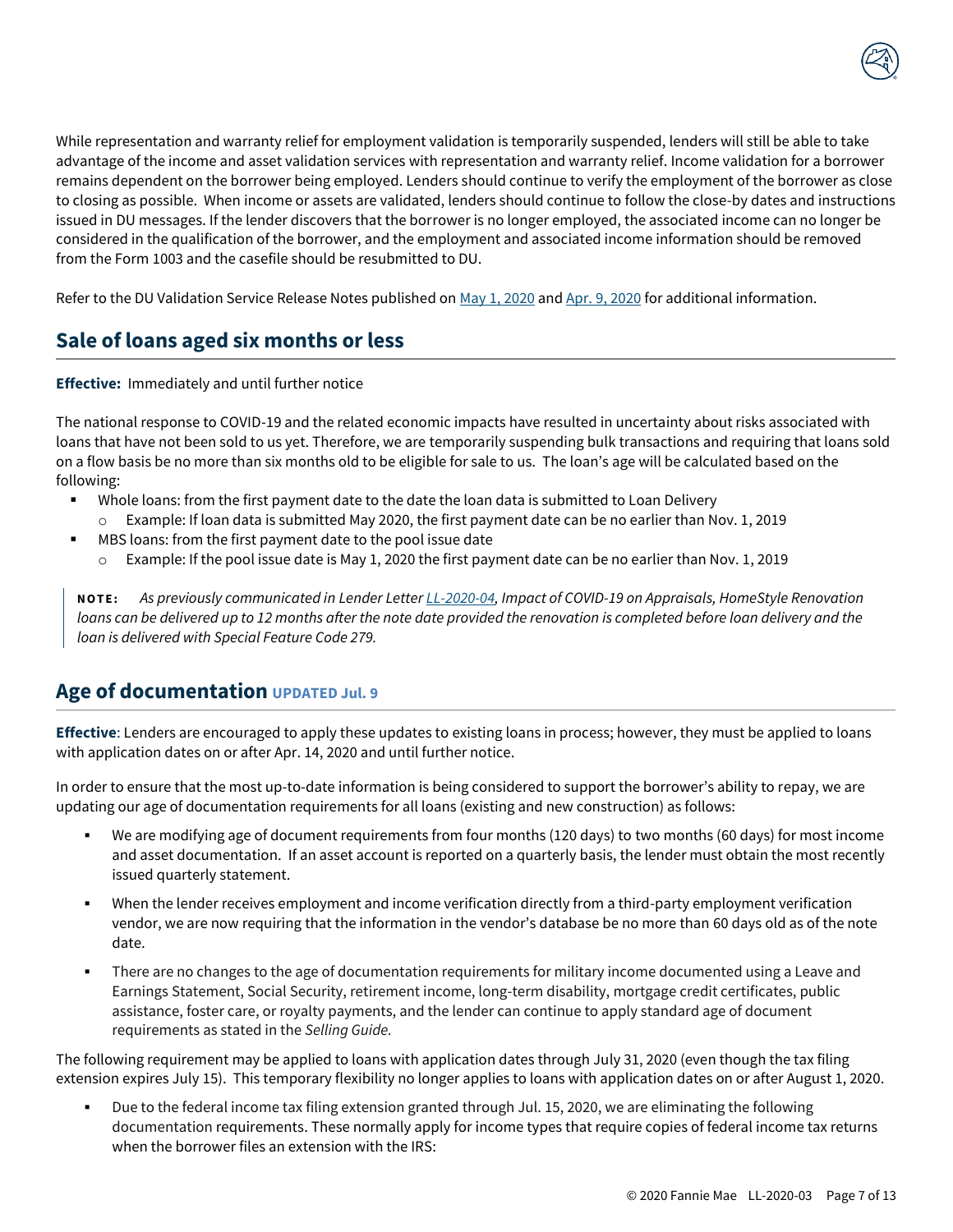

- o a copy of the IRS Form 4868 (*Application for Automatic Extension of Time to File U.S. Individual Tax Return*), and
- o IRS Form 4506-T (*Request for Transcript of Tax Return*) transcript confirming "No Transcript Available" for the 2019 tax year.

All other requirements contained in [B1-1-03,](https://selling-guide.fanniemae.com/Selling-Guide/Origination-thru-Closing/Subpart-B1-Loan-Application-Package/Chapter-B1-1-Application-Package-Documentation/1032992211/B1-1-03-Allowable-Age-of-Credit-Documents-and-Federal-Income-Tax-Returns-02-27-2018.htm?searchtype=sf) Allowable Age of Credit Documents and Federal Income Tax Returns, continue to apply.

#### **Conversion of construction-to-permanent financing – single-closing transactions**

The *Selling Guide* currently allows certain single-closing construction-to-permanent transactions with credit documents dated more than 4 months but no more than 18 months at the time of conversion to permanent financing when certain conditions are met. (See [B5-3.1-02,](https://selling-guide.fanniemae.com/Selling-Guide/Origination-thru-Closing/Subpart-B5-Unique-Eligibility-Underwriting-Considerations/Chapter-B5-3-Construction-and-Energy-Financing/Section-B5-3-1-Conversion-of-Construction-to-Perm-Financing/1033003401/B5-3-1-02-Conversion-of-Construction-to-Permanent-Financing-Single-Closing-Transactions-08-07-2019.htm?searchtype=sf) Conversion of Construction-to-Permanent Financing: Single-Closing Transactions). Among those conditions is a requirement that the credit documents are dated within 120 days of the original closing.

Consistent with the age of credit documentation requirements in this Lender Letter, this requirement is being updated to reflect that the income and asset documentation must be dated within 60 days of the original closing. All other conditions related to the age of credit documents contained i[n B5-3.1-02](https://selling-guide.fanniemae.com/Selling-Guide/Origination-thru-Closing/Subpart-B5-Unique-Eligibility-Underwriting-Considerations/Chapter-B5-3-Construction-and-Energy-Financing/Section-B5-3-1-Conversion-of-Construction-to-Perm-Financing/1033003401/B5-3-1-02-Conversion-of-Construction-to-Permanent-Financing-Single-Closing-Transactions-08-07-2019.htm?searchtype=sf) continue to apply.

### <span id="page-7-0"></span>**Verification of self-employment UPDATED Jul. 9**

**Effective**: Lenders are encouraged to apply these updates to existing loans in process; however, they must be applied to loans with application dates on or after Apr. 14, 2020 and until further notice.

When a borrower is using self-employment income to qualify, the lender must verify the existence of the borrower's business within 120 calendar days prior to the note date. Due to latency in system updates or recertifications using annual licenses, certifications, or government systems of record, lenders must take additional steps to confirm that the borrower's business is open and operating. The lender must confirm this within 20 business days of the note date (or after closing but prior to delivery).

Below are examples of methods the lender may use to confirm the borrower's business is currently operating:

- evidence of current work (executed contracts or signed invoices that indicate the business is operating on the day the lender verifies self-employment);
- evidence of current business receipts within 20 days of the note date (payment for services performed);
- lender certification the business is open and operating (lender confirmed through a phone call or other means); or
- business website demonstrating activity supporting current business operations (timely appointments for estimates or service can be scheduled).

<span id="page-7-1"></span>Se[e B3-3.1-07,](https://selling-guide.fanniemae.com/Selling-Guide/Origination-thru-Closing/Subpart-B3-Underwriting-Borrowers/Chapter-B3-3-Income-Assessment/Section-B3-3-1-Employment-and-Other-Sources-of-Income/1032991031/B3-3-1-07-Verbal-Verification-of-Employment-10-02-2018.htm?searchtype=sf) Verbal Verification of Employment for our existing requirements.

### **Market-based assets**

**Effective**: Lenders are encouraged to apply these updates to existing loans in process; however, they must be applied to loans with application dates on or after Apr. 14, 2020 and until further notice.

#### **Stocks, stock options, and mutual funds**

In light of current market volatility, we are making the following updates when the borrower is using stocks, stock options, or mutual funds for assets:

When used for down payment or closing costs, evidence of the borrower's actual receipt of funds realized from the sale or liquidation must be documented in all cases.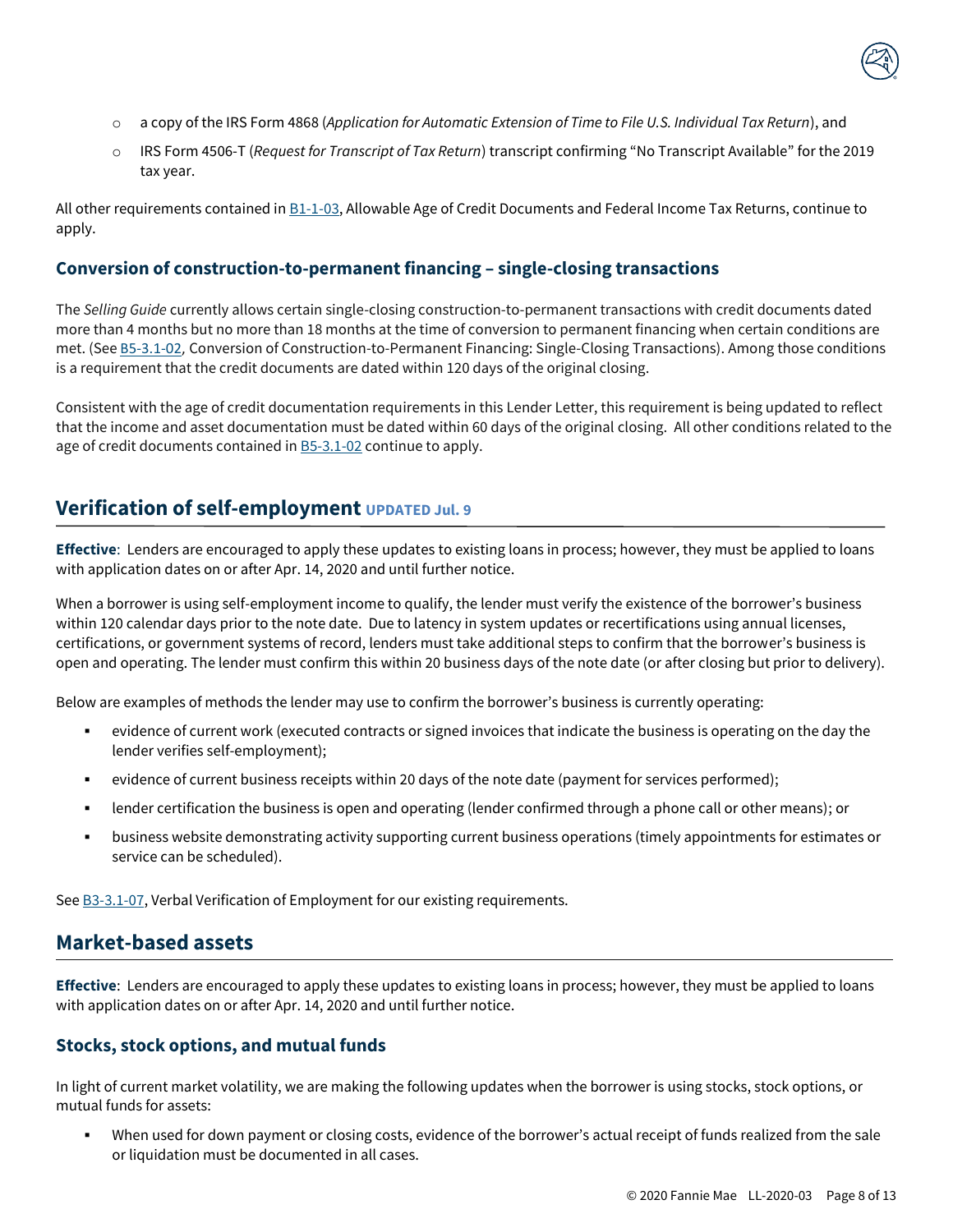▪ When used for reserves, only 70% of the value of the asset must be considered, and liquidation is not required.

<span id="page-8-0"></span>Se[e B3-4.3-01,](https://selling-guide.fanniemae.com/Selling-Guide/Origination-thru-Closing/Subpart-B3-Underwriting-Borrowers/Chapter-B3-4-Asset-Assessment/Section-B3-4-3-Verification-of-Non-Depository-Assets/1032989651/B3-4-3-01-Stocks-Stock-Options-Bonds-and-Mutual-Funds-06-30-2015.htm?searchtype=sf) Stocks, Stock Options, Bonds and Mutual Funds for our existing requirements.

### **Powers of attorney**

**Effective**: Unless otherwise noted in this section below, these flexibilities are effective immediately for all loans in process and remain in place for loans with application dates on or before Jan. 31, 2021.

*Selling Guide*, [B8-5-05,](https://selling-guide.fanniemae.com/Selling-Guide/Origination-thru-Closing/Subpart-B8-Closing-Legal-Documents/Chapter-B8-5-Special-Purpose-Legal-Documents/1033001671/B8-5-05-Requirements-for-Use-of-a-Power-of-Attorney-06-05-2019.htm?searchtype=sf) Requirements for Use of a Power of Attorney, contains our requirements for powers of attorney. For loans with application dates on or before Jan. 31, 2021, the following additional requirements for using a power of attorney apply:

- All powers of attorney must include the address of the mortgaged property.
- The existing *Selling Guide* conditions allowing persons "connected to the transaction" to serve as an attorney-in-fact or agent in refinance transactions will also now apply to purchase transactions as well as limited cash-out refinances. This includes all the related current requirements applicable to limited cash-out refinance transactions involving these persons in the *Selling Guide* (that is, excluding lender employees, limiting by loan amount and property location, requiring a recorded Internet session after the borrower has received proposed loan documents, and mandating retention of the recording).
- Unless a recorded Internet session described in the paragraph above is required, a power of attorney may only be used in a purchase transaction with a note date on or after Apr. 7, 2020, if, after the Closing Disclosure or other closing statement, as applicable, has been delivered to the borrower before closing, an employee of the lender or settlement agent explains the terms of the loan to the borrower(s) to confirm that each borrower understands them. This discussion must take place in person, telephonically, or using a video conference system, and must be memorialized by an acknowledgment by the borrowers of his or her understanding of the terms of the loan. The acknowledgment may be in writing or in a recording of the telephonic or video discussion.
- Notwithstanding anything to the contrary in the *Selling Guide* or this Lender Letter, for purchase transactions the attorney-in-fact or agent may not be the property seller, any relative of the property seller, or any direct or indirect employee or agent of the property seller, unless in any such instance such person is also a relative of the borrower.
- Whenever an attorney-in-fact or agent is an employee of the insuring title insurer or is an employee of the policy-issuing agent of the insuring title insurer, such title insurer must have issued a closing protection letter (or similar contractual protection) for the transaction for such policy issuing agent.
- Whenever a power of attorney is used at closing, whether authorized under the *Selling Guide* or under the standards in this Lender Letter, the provisions of  $B1-1-01$ , Application Package Documentation requiring the borrower's personal signature of the initial Form 1003 continue to apply if the initial Form 1003 can be signed personally (including through the United States Postal Service or commercial delivery service), or signed electronically as permitted by the *Selling Guide*. If the initial Form 1003 cannot be timely signed by the borrower in these ways, then it must be signed by the holder of such power of attorney.
- Provided the power of attorney is not required to be notarized under applicable law (for example, the law governing the creation of the power of attorney, or the law of the location of the mortgaged property), the power of attorney is not required to be notarized if the transaction is a limited cash-out refinance unless
	- $\circ$  the attorney-in-fact or agent named in the power of attorney is employed by, or otherwise represents or is affiliated with, the title insurance company that will issue the lender's title insurance policy, and
	- o such title insurance company is affiliated with the lender.
- If a power of attorney is required to be notarized, it may be remotely notarized in accordance wit[h A2-4.1-03,](https://selling-guide.fanniemae.com/Selling-Guide/Doing-Business-with-Fannie-Mae/Subpart-A2-Lender-Contract/Chapter-A2-4-Loan-Files-and-Records/Section-A2-4-1-Establishment-Ownership-Retention-/1645975221/A2-4-1-03-Electronic-Records-Signatures-and-Transactions-10-07-2020.htm?searchtype=sf) Electronic Records, Signatures, and Transactions (as revised by this Lender Letter) with the additional flexibility that it may be remotely notarized in all jurisdictions, even if not expressly permitted by the Guide, as long as the power of attorney is not required to be recorded. If the power of attorney is required to be recorded, it may be remotely notarized only in the jurisdictions permitted b[y A2-4.1-03](https://selling-guide.fanniemae.com/Selling-Guide/Doing-Business-with-Fannie-Mae/Subpart-A2-Lender-Contract/Chapter-A2-4-Loan-Files-and-Records/Section-A2-4-1-Establishment-Ownership-Retention-/1645975221/A2-4-1-03-Electronic-Records-Signatures-and-Transactions-10-07-2020.htm?searchtype=sf) (as revised by the table below).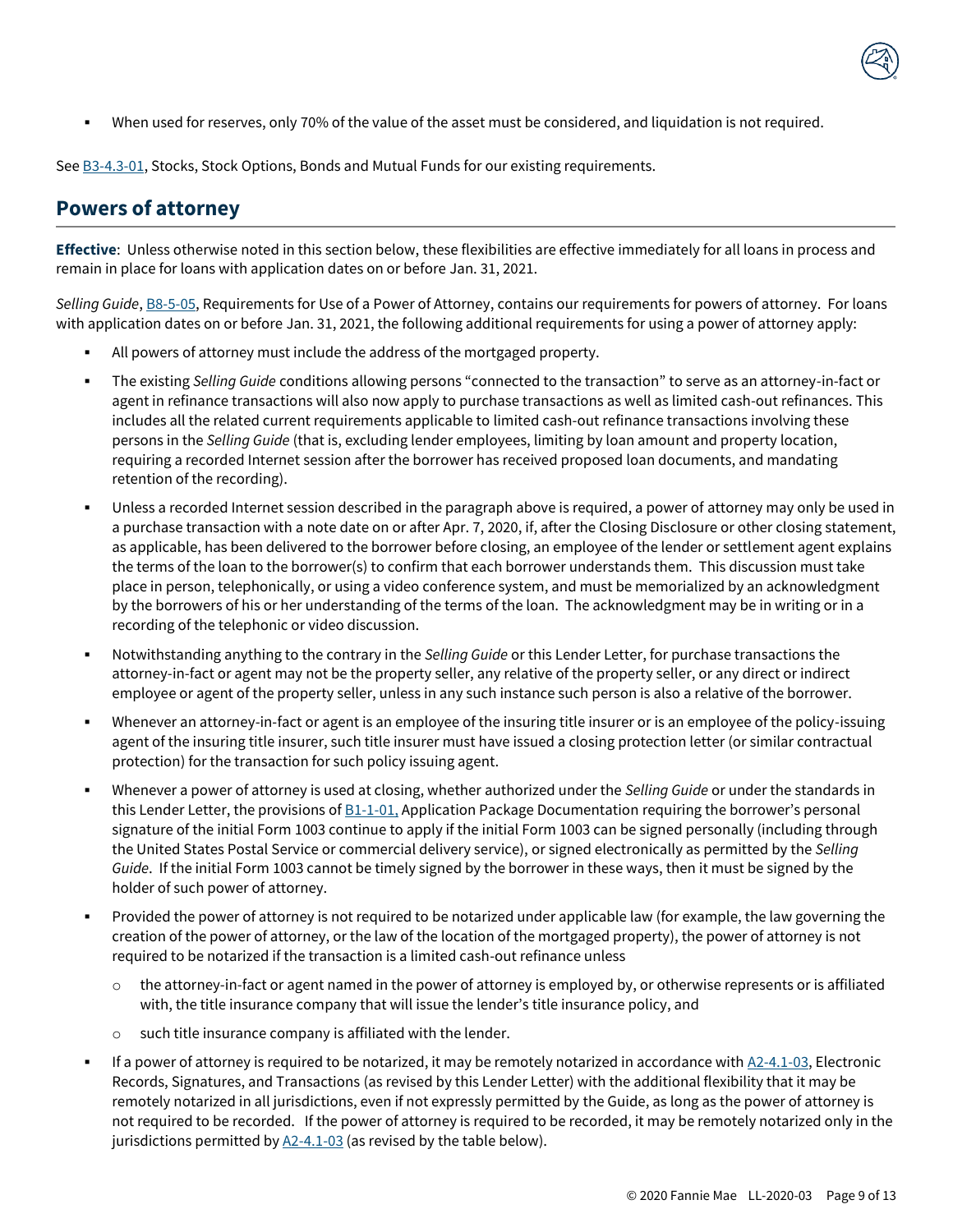

- The limitations in [B8-5-05](https://selling-guide.fanniemae.com/Selling-Guide/Origination-thru-Closing/Subpart-B8-Closing-Legal-Documents/Chapter-B8-5-Special-Purpose-Legal-Documents/1033001671/B8-5-05-Requirements-for-Use-of-a-Power-of-Attorney-06-05-2019.htm?searchtype=sf) requiring at least one borrower signature of the note and security instrument are suspended.
- Under the *[Guide to Delivering eMortgages to Fannie Mae](https://singlefamily.fanniemae.com/media/document/pdf/guide-delivering-emortgage-loans-fannie-mae)*, powers of attorney are not permitted to be used in connection with loans with electronic notes ("eNotes"). Fannie Mae revised the eMortgage Guide effective Apr. 20, 2020 to permit eNotes to be delivered in transactions in which a printed or electronic power of attorney is used on the same conditions as those applying to paper notes, except that the power of attorney must accompany the eNote through MERS<sup>®</sup> eDelivery. In anticipation of the change in the eMortgage Guide, lenders that are authorized to deliver eNotes may begin permitting the use of powers of attorney consistent with [B8-5-05](https://selling-guide.fanniemae.com/Selling-Guide/Origination-thru-Closing/Subpart-B8-Closing-Legal-Documents/Chapter-B8-5-Special-Purpose-Legal-Documents/1033001671/B8-5-05-Requirements-for-Use-of-a-Power-of-Attorney-06-05-2019.htm?searchtype=sf) and this Lender Letter immediately, provided that the eNote and related power of attorney may not be delivered to Fannie Mae through MERS eDelivery or submitted to Loan Delivery until after Apr. 20, 2020.

The following existing policies remain in effect for loans using powers of attorney authorized by the *Selling Guide* as revised by this Lender Letter:

- Lenders may not deliver loans to us that have unacceptable title impediments. Accordingly, the lender must confirm that the title insurance policy does not take exception to the power of attorney, its manner of creation, the effectiveness of its notarization (if any) or to its use in relation to the transaction in accordance with [B7-2-05,](https://selling-guide.fanniemae.com/Selling-Guide/Origination-thru-Closing/Subpart-B7-Insurance/Chapter-B7-2-Title-Insurance/1032998241/B7-2-05-Title-Exceptions-and-Impediments-02-06-2019.htm?searchtype=sf) Title Exceptions and Impediments.
- Lenders must comply with all federal, state and local laws in accordance wit[h A3-2-01,](https://selling-guide.fanniemae.com/Selling-Guide/Doing-Business-with-Fannie-Mae/Subpart-A3-Getting-Started-with-Fannie-Mae/Chapter-A3-2-Compliance-with-Requirements-and-Laws/1645975681/A3-2-01-Compliance-With-Laws-10-02-2019.htm?searchtype=sf) Compliance with Laws. In addition, for Texas Section 50(a)(6) loans, lenders may only use a power of attorney to execute the note or security instrument if the power of attorney is signed at a location at which a Texas Section 50(a)(6) loan may be closed and in conformity with applicable requirements.
- The current and revised provisions of  $B8-5-05$  are always subject to the lender's determination that applicable law requires the acceptance of a power of attorney in particular circumstances. This remains in place, as does the requirement that the lender document its determination in the loan file.

### <span id="page-9-0"></span>**Remote online notarization UPDATED May 5, Aug. 27, Oct. 19**

The remote online notarization policies previously published in this Lender Letter have been moved into the *Selling Guide.* Se[e A2-](https://selling-guide.fanniemae.com/Selling-Guide/Doing-Business-with-Fannie-Mae/Subpart-A2-Lender-Contract/Chapter-A2-4-Loan-Files-and-Records/Section-A2-4-1-Establishment-Ownership-Retention-/1645975221/A2-4-1-03-Electronic-Records-Signatures-and-Transactions-10-07-2020.htm?SearchType=SF) [4.1-03,](https://selling-guide.fanniemae.com/Selling-Guide/Doing-Business-with-Fannie-Mae/Subpart-A2-Lender-Contract/Chapter-A2-4-Loan-Files-and-Records/Section-A2-4-1-Establishment-Ownership-Retention-/1645975221/A2-4-1-03-Electronic-Records-Signatures-and-Transactions-10-07-2020.htm?SearchType=SF) Electronic Records, Signatures, and Transactions and [SEL-2020-06](https://singlefamily.fanniemae.com/media/document/pdf/announcement-sel-2020-06-selling-guide-updates) for additional information.

### <span id="page-9-1"></span>**Lender quality control requirements**

**Effective**: These temporary flexibilities are effective immediately for all loans in the process of a post-closing quality control (QC) review and all loans selected for a post-closing QC review until Jun. 2020 QC selections.

QC processes are designed to inform organizations of the level of quality risk they are incurring, and are extremely important, especially during times of significant stress. We recognize the unique challenges in the market today related to COVID-19 and will allow temporary post-closing flexibilities related to reverifications and appraisal field reviews.

**N O T E :** *Recognizing the unprecedented amount of stress in the market from COVID-19 disruptions and significant volume pressure, we encourage lenders to only adopt the QC flexibilities they feel are necessary.*

#### **Reverifications**

Any income, employment, and asset reverifications (required b[y D1-3-02,](https://selling-guide.fanniemae.com/Selling-Guide/Ensuring-Quality-Control-QC-/Subpart-D1-Lender-QC-Process/Chapter-D1-3-Lender-Post-Closing-QC-Mortgage-Review/1049113811/D1-3-02-Lender-Post-Closing-Quality-Control-Review-of-Approval-Conditions-Underwriting-Decisions-and-Documentation-08-07-2019.htm?searchtype=sf) Lender Post-Closing Quality Control Review of Approval Conditions, Underwriting Decisions, and Documentation) that are typically mailed can be completed verbally or electronically. If a verbal or electronic reverification cannot be completed, the lender can complete the file review without the reverification. However, to take advantage of this flexibility, the lender must:

internally track all loans that did not have a successful reverification attempt during this time, and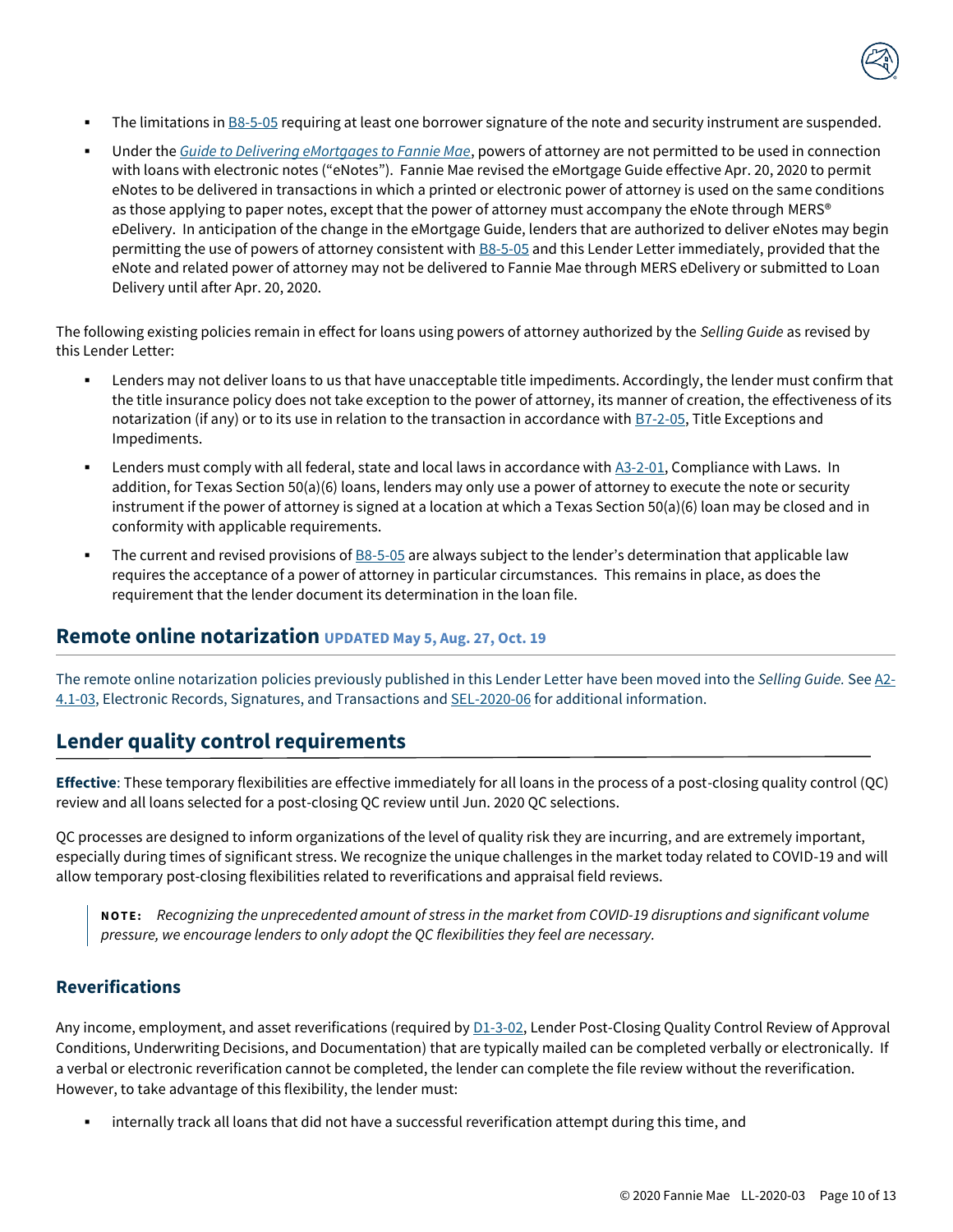

conduct a special discretionary sample of such mortgages and perform the required reverifications on the sample population upon the expiration of these flexibilities.

As reminders:

- The reporting requirements of [D1-3-06,](https://selling-guide.fanniemae.com/Selling-Guide/Ensuring-Quality-Control-QC-/Subpart-D1-Lender-QC-Process/Chapter-D1-3-Lender-Post-Closing-QC-Mortgage-Review/1049146091/D1-3-06-Lender-Post-Closing-Quality-Control-Reporting-Record-Retention-and-Audit-08-07-2019.htm?searchtype=sf) Lender Post-Closing Quality Control Reporting, Record Retention, and Audit, continue to apply with respect to this special discretionary sample(s).
- **EXECT Are increding to perform post-closing QC reverifications if the loan has employment, income, and/or assets** that have been fully validated through the DU validation service and the lender has complied with all DU messages.

### **Field review of appraisals**

In lieu of obtaining field reviews on 10% of its random sample (as required by  $D1-3-04$ , Lender Post-Closing Quality Control Review of Appraisers and Appraisals) a lender may leverage Collateral Underwriter® and other third-party tools for this 10% sample.

- If the reviewer reaches a different opinion regarding the value of the property through this process, then if possible, the lender may obtain a field review to determine whether the property value can be supported. If a field review of the property is not possible then follow self-report procedures in **D1-3-06, Lender Post-Closing Quality Control Reporting**, Record Retention, and Audit.
- As a reminder, a desk review by the lender's QC staff is still required on the remaining 90% sample.

### **Prefunding QC reviews**

Our prefunding review requirements i[n D1-2-01,](https://selling-guide.fanniemae.com/Selling-Guide/Ensuring-Quality-Control-QC-/Subpart-D1-Lender-QC-Process/Chapter-D1-2-Lender-Prefunding-QC-Mortgage-Review/1049104921/D1-2-01-Lender-Prefunding-Quality-Control-Review-Process-03-28-2017.htm?searchtype=sf) Lender Prefunding Quality Control Review Process, already provide a great deal of flexibility to lenders regarding both sample size and scope of review (full file or component review). We do not dictate a certain review percentage but leave that to each lender based on its unique quality situation. In addition, reverifications are not required in the prefunding space. Accordingly, we are not changing any prefunding QC requirements at this time.

### <span id="page-10-0"></span>**Verbal verification of employment UPDATED May 5**

**Effective**: These temporary flexibilities are effective immediately for all loans in process and remain in place for loans with application dates on or before Jan. 31, 2021.

Many lenders are reporting difficulty in obtaining the verbal verification of employment (VOE) due to disruption to operations of the borrower's employer. We expect lenders to attempt to obtain the verbal VOE in accordance with our existing requirements guidance. However, we will allow the following flexibilities:

- **Written VOE**: The *Selling Guide* permits the lender to obtain a written VOE confirming the borrower's current employment status within the same timeframe as the verbal VOE requirements. An email directly from the employer's work email address that identifies the name and title of the verifier and the borrower's name and current employment status may be used in lieu of a verbal VOE. In addition, the lender may obtain the VOE after loan closing, up to the time of loan delivery (though we strongly encourage getting the verbal VOE before the note date).
- Paystub: The lender may obtain a year-to-date paystub from the pay period that immediately precedes the note date.
- **Bank statements**: The lender can provide bank statements (or other alternative documentation as permitted by [B3-4.2-](https://selling-guide.fanniemae.com/Selling-Guide/Origination-thru-Closing/Subpart-B3-Underwriting-Borrowers/Chapter-B3-4-Asset-Assessment/Section-B3-4-2-Verification-of-Depository-Assets/1032990221/B3-4-2-01-Verification-of-Deposits-and-Assets-04-25-2017.htm?searchtype=sf)  $01$ , Verification of Deposits and Assets) evidencing the payroll deposit from the pay period that immediately precedes the note date.

### <span id="page-10-1"></span>**Continuity of income**

Given the current economic climate associated with COVID-19 and its impact on employment and income, we recommend that lenders practice additional due diligence to ensure the most recent information is obtained. Lenders are strongly encouraged to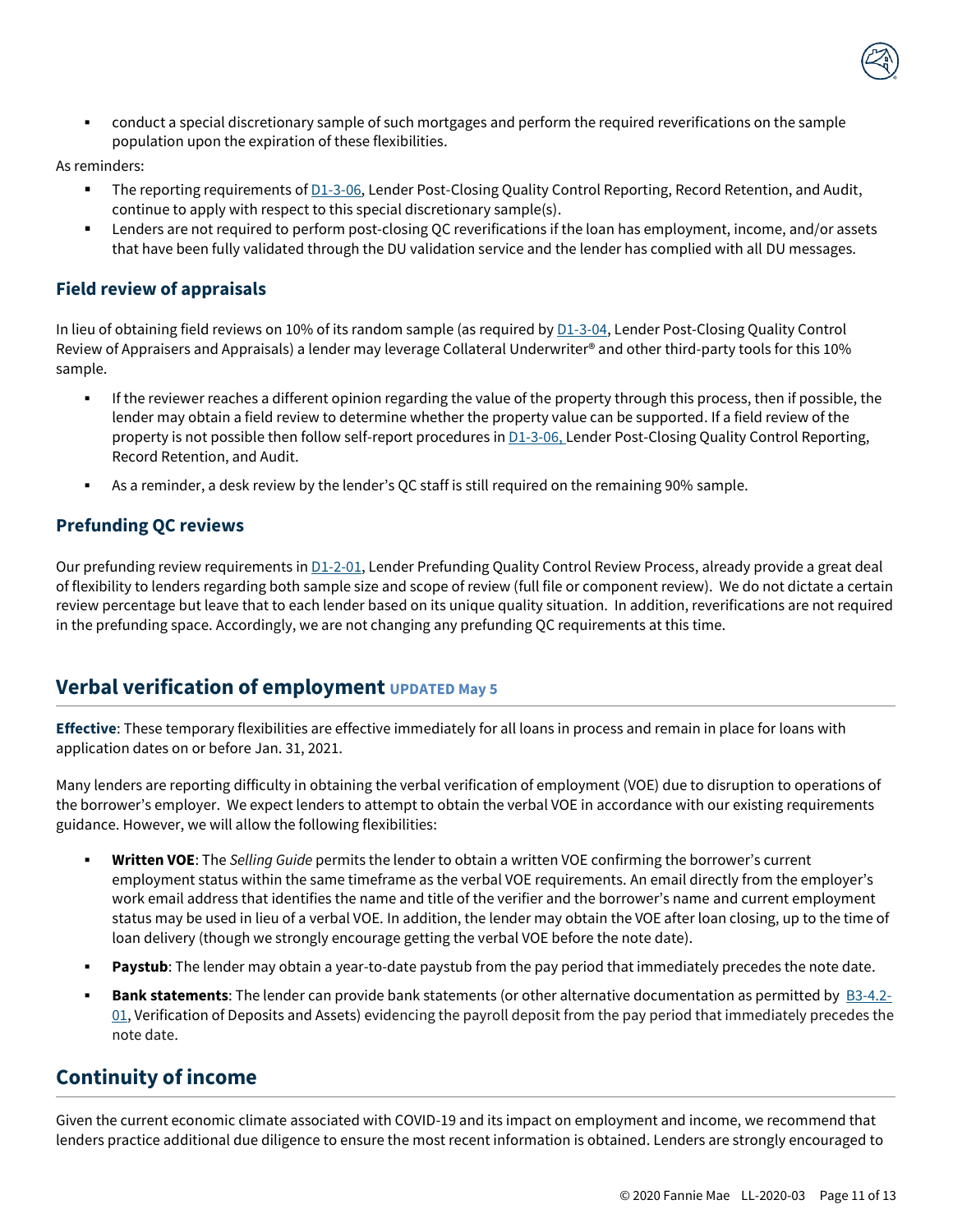

help ensure any disruption to borrowers' employment (or self-employment) and/or income due to COVID-19 is not expected to negatively impact their ability to repay the loan. During these uncertain times, it is our goal to partner with you to help ensure sustainable homeownership for the borrower.

As an example of additional due diligence for a self-employed borrower, lenders are encouraged to attempt to verify that the borrower's business is operational closer to the note date rather than rely on our current Guide requirements (e.g., within 15 days instead of 120 days).

### <span id="page-11-0"></span>**Submission of financial statements and reports**

Pe[r A4-2-01,](https://selling-guide.fanniemae.com/Selling-Guide/Doing-Business-with-Fannie-Mae/Subpart-A4-Maintaining-Seller-Servicer-Eligibility/Chapter-A4-2-Submission-of-Operational-Financial-Info/1645977691/A4-2-01-Financial-Statements-and-Reports-09-04-2018.htm?searchtype=sf) Financial Statements and Reports, sellers/servicers must submit financial statements and the *Lender Record Information* (Form 582) within 90 days after the end of their fiscal year. While we encourage submission of this information in a timely manner and by the Mar. 31, 2020 deadline (for those with a Dec. 31 fiscal-year end), we are extending the due date to Apr. 30, 2020.

### <span id="page-11-1"></span>**Notes, electronic records, and signatures**

As a reminder, unless originated as an electronic note in accordance wit[h A2-4.1-03,](https://selling-guide.fanniemae.com/Selling-Guide/Doing-Business-with-Fannie-Mae/Subpart-A2-Lender-Contract/Chapter-A2-4-Loan-Files-and-Records/Section-A2-4-1-Establishment-Ownership-Retention-/1645975221/A2-4-1-03-Electronic-Records-Signatures-and-Transactions-10-07-2020.htm?searchtype=sf) Electronic Records, Signatures, and Transactions, we require that the original promissory note be in the possession of the document custodian when it certifies the loan for our purchase. See [A3-3-05,](https://selling-guide.fanniemae.com/Selling-Guide/Doing-Business-with-Fannie-Mae/Subpart-A3-Getting-Started-with-Fannie-Mae/Chapter-A3-3-Third-Party-Lending-Functions-and-Servicing/1645974191/A3-3-05-Custody-of-Mortgage-Documents-05-01-2019.htm?searchtype=sf) Custody of Mortgage Documents an[d E-2-01,](https://selling-guide.fanniemae.com/Selling-Guide/Quick-Reference-Materials/Subpart-E2-Exhibits/1049100211/E-2-01-Required-Custodial-Documents-10-02-2019.htm?searchtype=sf) Required Custodial Documents; and the *[Requirements for Document Custodians](https://singlefamily.fanniemae.com/media/document/pdf/requirements-document-custodians)*, Sections 2.2 and 8.1 for additional detail. We require the original note to be in the possession of the document custodian before purchase of the loan to minimize transit risk and to protect our legal rights in the loan under applicable law.

In addition,  $A2-4.1-03$  describes all of our other policies related to electronic records, signatures, and notarizations. Note that electronic signatures are permitted under the terms of the *Selling Guide* but promissory notes may not be signed electronically unless the promissory note is an electronic note sold in accordance with  $A2-5.1-03$ . Lenders that are approved to deliver eMortgages may refer to the *[Guide to Delivering eMortgages to Fannie Mae](https://singlefamily.fanniemae.com/media/document/pdf/guide-delivering-emortgage-loans-fannie-mae)* for additional information.

### <span id="page-11-2"></span>**Title insurance**

We understand that recording offices are closed in certain areas due to public health directives associated with COVID-19 and that such closures present challenges for lenders in complying with title requirements in *Selling Guide* Chapter B7-2. We are working to address these challenges, but in the meantime, we want to remind lenders that we accept lender's policies of title insurance written on the 2006 ALTA loan title insurance form or a local equivalent. Covered Risk 14 in the 2006 ALTA form includes "gap coverage" for matters arising between the loan closing date and the mortgage recording date. We will accept this as long as there is no exception for this coverage under Schedule B of the policy.

# <span id="page-11-3"></span>**Business continuity plans**

Consistent with the requirements in Business Continuity and Disaster Recovery in [A4-1-01](https://selling-guide.fanniemae.com/Selling-Guide/Doing-Business-with-Fannie-Mae/Subpart-A4-Maintaining-Seller-Servicer-Eligibility/Chapter-A4-1-Maintaining-Seller-Servicer-Eligibility/1645977731/A4-1-01-Maintaining-Seller-Servicer-Eligibility-09-04-2018.htm?searchtype=sf), Maintaining Seller/Servicer Eligibility, we expect sellers and servicers to follow their own business continuity and resiliency plans. The plans must ensure the ability to regain critical business operations in the event of a disruption or disaster.

In addition, we have been in communication with the document custodians and have verified their business continuity plans are in place. Fannie Mae and impacted customers will be notified if changes to business operations at a document custodian become necessary.

As the situation evolves, we want to reassure you that, as we undertake our own corporate precautionary measures, we are open for business and continue to fulfill our mission. We have business continuity plans in place to make sure you continue to receive the service and support you need during these extraordinary times. For additional information, refer to ou[r website.](https://www.fanniemae.com/portal/covid-19.html)